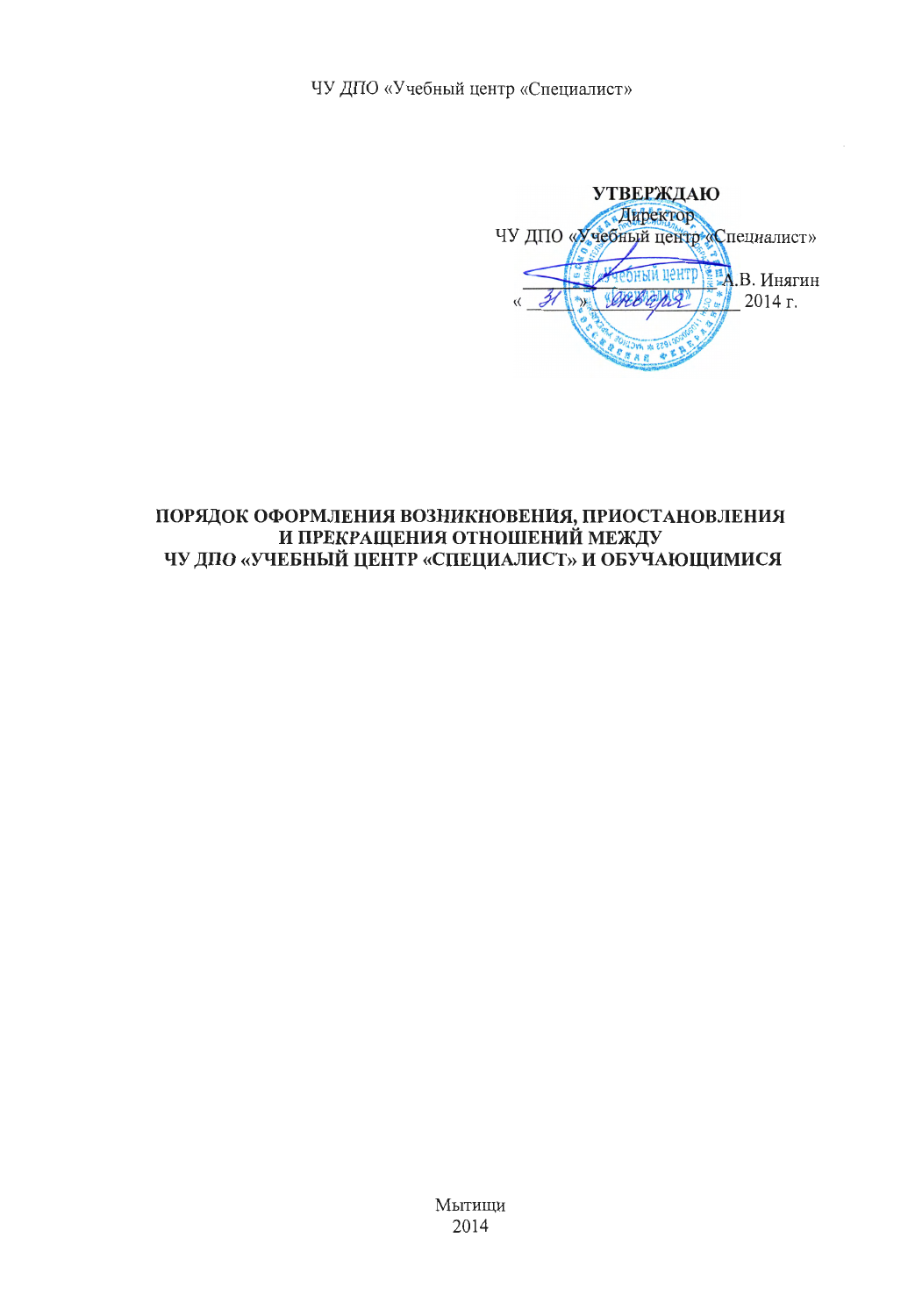# Порядок оформления возникновения, приостановления и прекрашения отношений между ЧУ ДПО «Учебный центр «Специалист» и обучающимися

## 1. Общие положения

Порядок оформления возникновения. 1.1 Настояний приостановления  $\overline{M}$ чу дпо «Учебный центр прекрашения отношений межлу «Специалист»  $\overline{M}$ обучающимися (далее-Порядок) регламентирует оформление возникновения. приостановления прекращения отношений между Частным образовательным  $\mathbf{H}$ учреждением дополнительного профессионального образования «Учебный центр «Специалист» (далее - Учреждение) и обучающимися.

1.2 Порядок разработан в соответствии со следующими нормативными актами:

Федеральным законом от 29.12.2012 № 273-ФЗ «Об образовании в Российской Федерации» (с последующими изменениями).

Приказом Министерства образования и науки Российской Федерации от 01.07.2013 № 499 «Об утверждении Порядка организации и осуществления образовательной деятельности по дополнительным профессиональным программам» (- далее Порядок).

Приказом Минобрнауки России от 18.04.2013 N 292 "Об утверждении Порядка организации и осуществления образовательной деятельности по основным программам профессионального обучения"

Постановлением Правительства Российской Федерации от 15 августа 2013 года №706 «Об утверждении Правил оказания платных образовательных услуг».

1.3 Под отношениями в данном Порядке понимается совокупность общественных отношений по реализации права граждан на образование, целью которых является освоение обучающимися содержания программ дополнительного профессионального образования и программ профессионального обучения (образовательные отношения) и общественных отношений, которые связаны с образовательными отношениями и целью которых является создание условий для реализации прав граждан на образование.

# 2. Возникновение образовательных отношений

2.1 Основанием возникновения образовательных отношений является договор на оказание образовательных услуг и приказ о зачислении обучающихся на обучение по профессионального образования программам дополнительного программам профессионального обучения. Возникновение образовательных отношений в связи с в Учреждение на обучение по программам дополнительного приемом лица профессионального образования и программам профессионального обучения оформляется в соответствии с законодательством Российской Федерации и Правилами приема утвержденными приказом Директора обучающихся на обучение по программам, Учреждения.

2.2 Права и обязанности обучающихся, предусмотренные законодательством об образовании, локальными нормативными актами Учреждения, возникают у лица, принятого на обучение, с даты, указанной в приказе о зачислении лица на обучение.

2.3. Учреждение обязано ознакомить поступающего и (или) его родителей (законных представителей) со своим Уставом, с лицензией на осуществление образовательной программами другими документами, образовательными деятельности,  $\mathbf{c}$ регламентирующими организацию и осуществление образовательной деятельности, права и обязанности обучающихся.

2.4. Прием на обучение по дополнительным профессиональным программам и программам профессионального обучения определяется Учреждением самостоятельно.

2.5. Прием на обучение на места с оплатой стоимости обучения физическими и (или) юридическими лицами проводится на условиях, определяемых локальными нормативными актами образовательных организаций в соответствии с Постановлением Правительства Российской Федерации от 15.08.2013 № 706.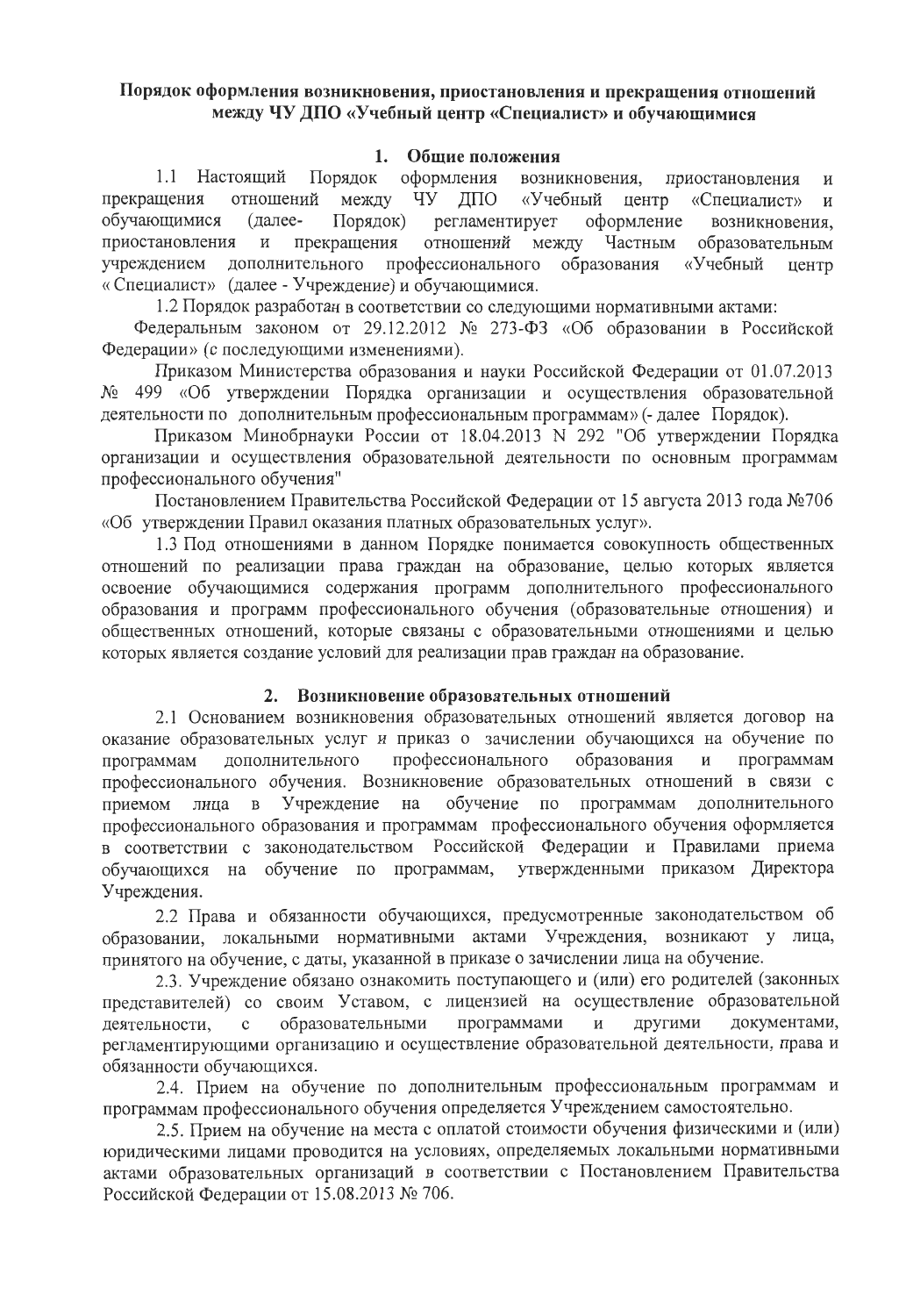## 3. Изменение образовательных отношений

3.1 Образовательные отношения изменяются в случае изменения условий получения обучающимся образования  $\Pi$ <sup>O</sup> программе дополнительного профессионального образования или программе профессионального обучения, повлекших за собой изменение взаимных прав и обязанностей обучающегося и Учреждения в связи с:

- переводом обучающихся с одной образовательной программы на другую;
- переводом обучающихся в другую образовательную организацию;
- иными случаями, предусмотренными нормативно-правовыми актами.

3.2 Основание для изменения образовательных отношений является приказ Директора Учреждения.

## 4. Приостановление образовательных отношений

Приостановление образовательных  $4.1$ отношений. исключением  $39<sup>2</sup>$ образовательных приостановления отношений  $\Pi$ <sup>O</sup> инициативе Учреждения. осуществляется в случаях, установленных законодательством Российской Федерации, по заявлению обучающегося. В заявлении указывается:

- фамилия, имя, отчество (при наличии) обучающегося;
- дата и место рождения;
- наименование программы и даты ее реализации;
- причины приостановления образовательных отношений;
- копии документов, подтверждающие основания приостановления образовательных отношений.

4.2 В случаях, предусмотренных законодательством Российской Федерации чрезвычайные семейные обстоятельства и т.п.), заявление обучающегося о (болезнь, приостановлении образовательных отношений и приложенные к нему документы рассматриваются Директором Учреждения.

4.3 Приостановление образовательных отношений оформляются приказом Директора Учреждения.

## 5. Прекращение образовательных отношений

Прекращение образовательных отношений производится связи 5.1  $\, {\bf B}$  $\mathcal{C}$ отчислением обучающегося из Учреждения в следующих случаях:

- успешного завершения обучения, обучающегося и прохождения им итоговой аттестации;
- окончание срока действия Договора на оказание образовательных услуг;
- по инициативе обучающегося, или его законного представителя, в том числе, в случае перевода обучающегося для продолжения освоения образовательной программы в другую организацию, осуществляющую образовательную деятельность;
- невыполнение правил внутреннего распорядка обучающихся;
- по инициативе Организации направившей работника на обучение;
- по обстоятельствам, не зависящим от обучающегося и Учреждения (форс-мажор). К ним, относятся: ликвидация Учреждения, приостановление действия или аннулирование лицензии на образовательную деятельность, выданной учреждению; приговор суда о применении к обучающемуся меры наказания, связанной с лишением свободы; смерть обучающегося и др.;
- причинение материального ущерба обучающимся или нарушение финансовых обязательств;
- грубое или неоднократное нарушение обучающимся нарушения Правил внутреннего распорядка, Устава Учреждения, а также других локальных актов;
- в случае установления нарушения порядка приема в Учреждение, повлекшего по вине обучающего его незаконное зачисление;
	- 5.2 Отчисление обучающихся во время их болезни запрещается.

5.3 Основанием для прекращения образовательных отношений является приказ Директора об отчислении обучающегося из Учреждения.